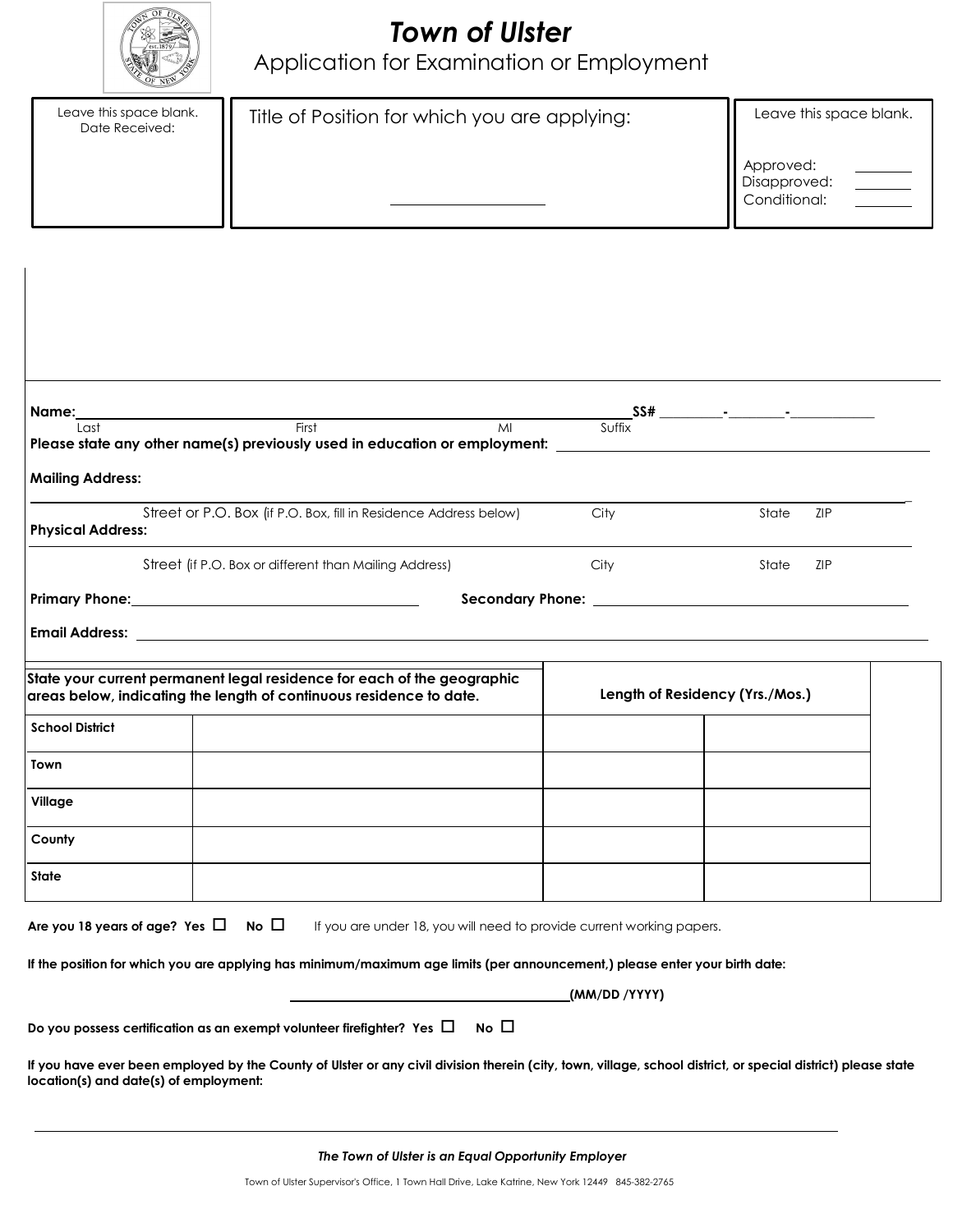1. Are you now serving or have you ever served in the Armed Forces of the United States on a full-time active duty basis other than active duty for training purposes?

Yes  $\Pi$  No  $\Pi$ 

### **If "No", omit questions 2 through 5.**

2. If you served in the Armed Forces of the United States, did you receive a discharge which was other than honorable? Yes  $\Box$  No  $\Box$ NOTE: A DISHONORABLE DISCHARGE OR BAD CONDUCT DOES NOT AUTOMATICALLY DISQUALIFY YOU.

3. Did you serve in the Armed Forces of the United States during any of the following periods?

A. December 7, 1941 to December 31, 1946

B. June 27, 1950 to January 31, 1955

C. December 22, 1961 to May 7, 1975

#### **D. August 2, 1990 to "date to be determined"**

E. U.S. Public Health Service: July 29, 1945 to

December 31, 1946, or June 27, 1950 to July 3, 1952 Yes  $\square$  No  $\square$ 

following conflicts?

F. Lebanon - June 1, 1983 to December 1, 1987

- G. Grenada October 23, 1983 to November 21, 1983
- H. Panama December 20, 1989 to January 31, 1990

## Yes  $\square$  No  $\square$

I. I am currently on active duty (for other than training purposes).

#### Yes  $\square$  No  $\square$

4. Since January 1, 1951, have you ever used additional credits as a veteran for **appointment** to any position in the public employment of New York State or any of its civil divisions?

Yes  $\square$  No  $\square$ 

5. Are you: A non – disabled war veteran

A disabled war veteran

Disabled and non-disabled war veterans who are eligible for additional credits must submit an application for veterans' credits. Candidates who wish to claim veterans' credits on an examination should request this application from the Ulster County Personnel Department. The completed forms must be received in the office before the eligible list for this examination is established.

6. Do you have a valid license to operate a motor vehicle in New York State? Yes - Class No

7. FOR EXAMINATION PURPOSES ONLY: Check below if you desire special status because you are a:

A. Sabbath Observer and cannot be tested on Saturdays for religious reasons.

Did you receive an expeditionary medal for any of the B. Comes Disabled Person: Indicate type of assistance required under "REMARKS" on the last page of this application.

> 8. **EXAMINATIONS IN OTHER JURISDICTIONS** - Candidates wishing to participate in additional examinations for New York State or other jurisdictions on the same day, must apply individually to each jurisdiction. If you intend to do this indicate, under "REMARKS" on the last page of this application, the jurisdictions to which you have applied, and the examination site at which you plan to compete. New York State examinations must be taken at state examination sites. Requests for this type of consideration may not be approved if received after the announced last file date for the examination.

The following sections on education and work experience must be filled in completely. A resume is not sufficient.

| 9. Have you graduated from high school? Yes $\square$ No $\square$                                                           |                                                                         |                         |                        | If not, what grade did you complete? |                               |                                          |                  |                   |
|------------------------------------------------------------------------------------------------------------------------------|-------------------------------------------------------------------------|-------------------------|------------------------|--------------------------------------|-------------------------------|------------------------------------------|------------------|-------------------|
|                                                                                                                              |                                                                         |                         |                        |                                      |                               |                                          |                  |                   |
| Address:                                                                                                                     |                                                                         |                         |                        |                                      |                               |                                          |                  |                   |
|                                                                                                                              |                                                                         |                         |                        |                                      |                               |                                          |                  |                   |
| For College, University, Professional, Technical and other schools or special courses, please provide copies of transcripts. |                                                                         |                         |                        |                                      |                               |                                          |                  |                   |
| Name of school and its location                                                                                              | Dates of<br>Attendance<br>From: $/$ To: $/$ $-$ (month/year)<br>$\_$ To | Full or<br>Part<br>Time | # of years<br>credited | Did you<br>Graduate?                 | Type of<br>Course<br>or Major | No. of<br>College<br>Credits<br>Received | Degree<br>Earned | Date of<br>Degree |
|                                                                                                                              | $\frac{1}{\sqrt{2}}$ To $\frac{1}{\sqrt{2}}$                            |                         |                        |                                      |                               |                                          |                  |                   |
|                                                                                                                              | $\_$ To $/$ $\_$                                                        |                         |                        |                                      |                               |                                          |                  |                   |
|                                                                                                                              | $\_$ To                                                                 |                         |                        |                                      |                               |                                          |                  |                   |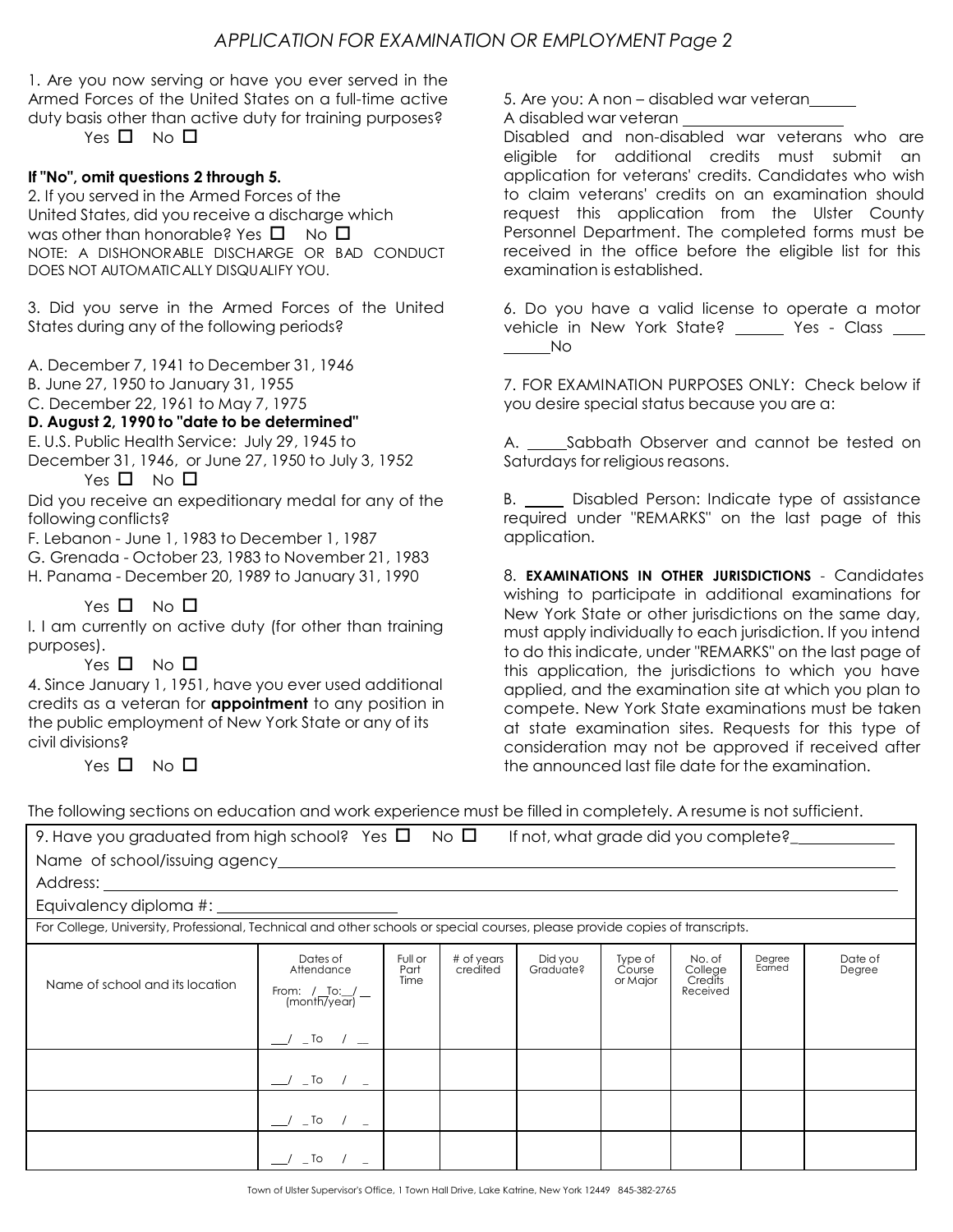# *APPLICATION FOR EXAMINATION OR EMPLOYMENT Page 3*

| and as a separate employment. (If more space is needed, attach 8 "x 11" sheets of paper using the same format.) |                      |                         |                         |                    |                                                         | 10. DESCRIPTION OF EXPERIENCE: In listing your experience, be more specific in describing those which relate to the position for which<br>you are applying. Begin with your most recent employment. You are responsible for submitting an accurate, adequate and clear description of<br>your experience. Omissions or vagueness will not be resolved in your favor. Includ<br>announcement). If your title or duties changed materially in the course of your service in any one organization, indicate such change clearly |  |  |
|-----------------------------------------------------------------------------------------------------------------|----------------------|-------------------------|-------------------------|--------------------|---------------------------------------------------------|------------------------------------------------------------------------------------------------------------------------------------------------------------------------------------------------------------------------------------------------------------------------------------------------------------------------------------------------------------------------------------------------------------------------------------------------------------------------------------------------------------------------------|--|--|
| Length of Employment (Mo/Yr)                                                                                    |                      | Firm Name<br>Address    |                         |                    | City and State                                          | <b>Type of Business</b>                                                                                                                                                                                                                                                                                                                                                                                                                                                                                                      |  |  |
| From $\frac{1}{\sqrt{2}}$ $\frac{1}{\sqrt{2}}$                                                                  |                      |                         |                         |                    |                                                         |                                                                                                                                                                                                                                                                                                                                                                                                                                                                                                                              |  |  |
| Your Exact Title                                                                                                |                      |                         | Name of your Supervisor | Supervisor's Title |                                                         | No. of hours worked per week:<br><b>PT</b><br>Volunteer<br>FT.                                                                                                                                                                                                                                                                                                                                                                                                                                                               |  |  |
|                                                                                                                 |                      |                         |                         |                    |                                                         | DUTIES: Describe the nature of the work personally performed by you, with estimates of percentages of time spent on each type of work.<br>State size and kind of working force, if any, supervised by you and the extent of such                                                                                                                                                                                                                                                                                             |  |  |
|                                                                                                                 |                      |                         |                         |                    |                                                         |                                                                                                                                                                                                                                                                                                                                                                                                                                                                                                                              |  |  |
| Length of Employment (Mo/Yr)                                                                                    |                      | Firm Name               | Address                 |                    | City and State                                          | <b>Type of Business</b>                                                                                                                                                                                                                                                                                                                                                                                                                                                                                                      |  |  |
| From $\frac{1}{\sqrt{2}}$ To $\frac{1}{\sqrt{2}}$                                                               |                      |                         |                         |                    |                                                         |                                                                                                                                                                                                                                                                                                                                                                                                                                                                                                                              |  |  |
| Your Exact Title                                                                                                |                      |                         | Name of your Supervisor | Supervisor's Title |                                                         | No. of hours worked per week:                                                                                                                                                                                                                                                                                                                                                                                                                                                                                                |  |  |
|                                                                                                                 |                      |                         |                         |                    |                                                         | FT.<br><b>PT</b><br>Volunteer                                                                                                                                                                                                                                                                                                                                                                                                                                                                                                |  |  |
|                                                                                                                 |                      |                         |                         |                    |                                                         |                                                                                                                                                                                                                                                                                                                                                                                                                                                                                                                              |  |  |
|                                                                                                                 |                      |                         |                         |                    |                                                         |                                                                                                                                                                                                                                                                                                                                                                                                                                                                                                                              |  |  |
|                                                                                                                 |                      |                         |                         |                    |                                                         |                                                                                                                                                                                                                                                                                                                                                                                                                                                                                                                              |  |  |
|                                                                                                                 |                      |                         |                         |                    |                                                         |                                                                                                                                                                                                                                                                                                                                                                                                                                                                                                                              |  |  |
| Length of Employment (Mo/Yr)                                                                                    | Firm Name<br>Address |                         |                         | City and State     | <b>Type of Business</b>                                 |                                                                                                                                                                                                                                                                                                                                                                                                                                                                                                                              |  |  |
| From $\frac{1}{\sqrt{2}}$ $\frac{1}{\sqrt{2}}$ To $\frac{1}{\sqrt{2}}$                                          |                      |                         |                         |                    |                                                         |                                                                                                                                                                                                                                                                                                                                                                                                                                                                                                                              |  |  |
| Your Exact Title                                                                                                |                      | Name of your Supervisor |                         | Supervisor's Title |                                                         | No. of hours worked per week:<br>FT PT Volunteer                                                                                                                                                                                                                                                                                                                                                                                                                                                                             |  |  |
|                                                                                                                 |                      |                         |                         |                    |                                                         |                                                                                                                                                                                                                                                                                                                                                                                                                                                                                                                              |  |  |
|                                                                                                                 |                      |                         |                         |                    |                                                         |                                                                                                                                                                                                                                                                                                                                                                                                                                                                                                                              |  |  |
|                                                                                                                 |                      |                         |                         |                    |                                                         |                                                                                                                                                                                                                                                                                                                                                                                                                                                                                                                              |  |  |
|                                                                                                                 |                      |                         |                         |                    |                                                         |                                                                                                                                                                                                                                                                                                                                                                                                                                                                                                                              |  |  |
|                                                                                                                 |                      |                         |                         |                    |                                                         |                                                                                                                                                                                                                                                                                                                                                                                                                                                                                                                              |  |  |
| Length of Employment (Mo/Yr)                                                                                    | Firm Name            |                         | Address                 |                    | City and State                                          | Type of Business                                                                                                                                                                                                                                                                                                                                                                                                                                                                                                             |  |  |
| From $\sqrt{2}$ To $\sqrt{2}$                                                                                   |                      |                         |                         |                    |                                                         |                                                                                                                                                                                                                                                                                                                                                                                                                                                                                                                              |  |  |
| Name of your Supervisor<br>Your Exact Title                                                                     |                      |                         | Supervisor's Title      |                    | No. of hours worked per week:<br>FT.<br>PT<br>Volunteer |                                                                                                                                                                                                                                                                                                                                                                                                                                                                                                                              |  |  |
|                                                                                                                 |                      |                         |                         |                    |                                                         |                                                                                                                                                                                                                                                                                                                                                                                                                                                                                                                              |  |  |
|                                                                                                                 |                      |                         |                         |                    |                                                         |                                                                                                                                                                                                                                                                                                                                                                                                                                                                                                                              |  |  |
|                                                                                                                 |                      |                         |                         |                    |                                                         |                                                                                                                                                                                                                                                                                                                                                                                                                                                                                                                              |  |  |
|                                                                                                                 |                      |                         |                         |                    |                                                         |                                                                                                                                                                                                                                                                                                                                                                                                                                                                                                                              |  |  |
|                                                                                                                 |                      |                         |                         |                    |                                                         |                                                                                                                                                                                                                                                                                                                                                                                                                                                                                                                              |  |  |